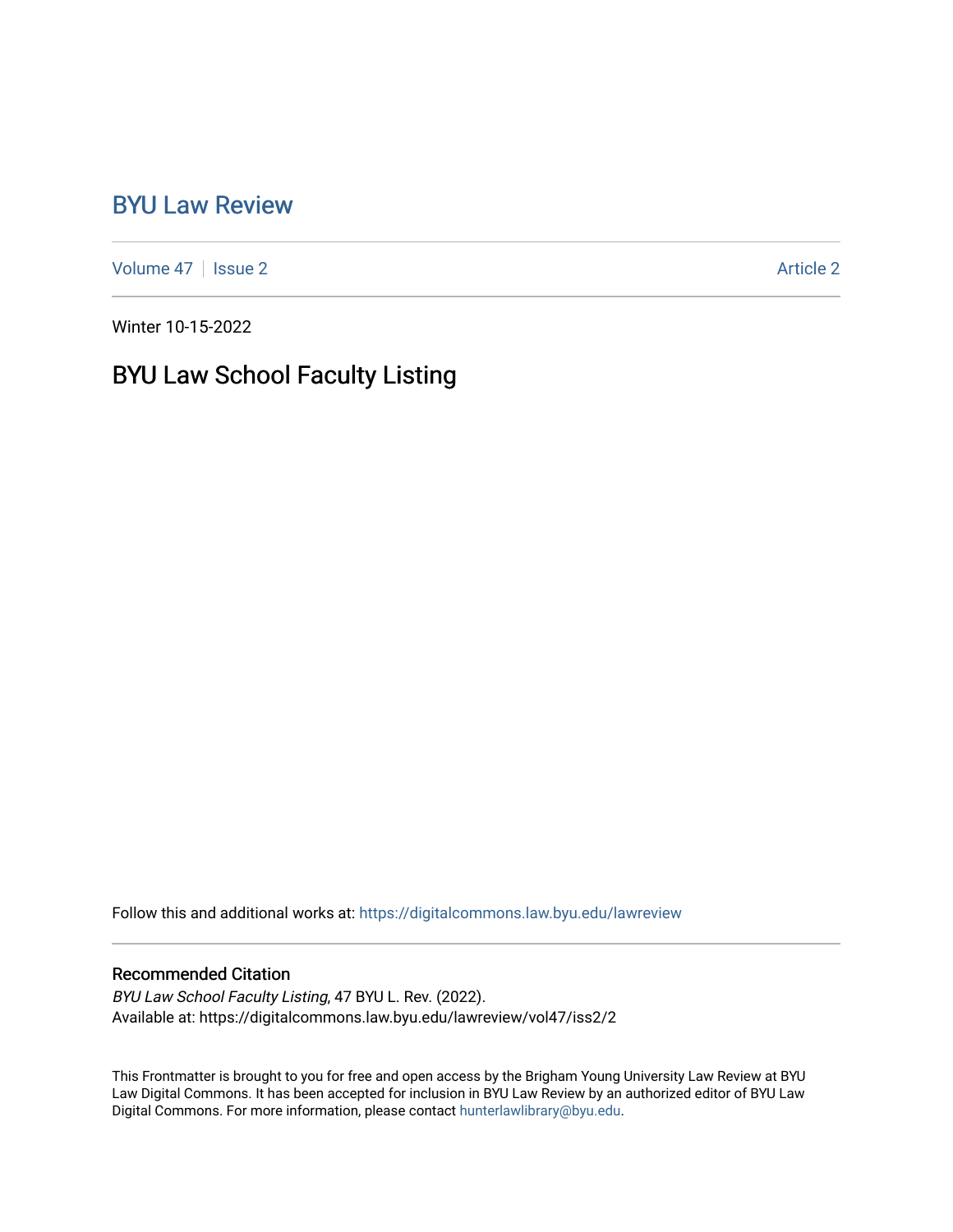# Brigham Young University Law Review

#### VOLUME 47 NUMBER 2

### LAW SCHOOL FACULTY

- ANDERSON, CURTIS B. (2015), Teaching Professor. B.A., 1991, J.D., 1994, Brigham Young University.
- ASAY, CLARK D. (2014), Professor of Law. B.A., 2001, Brigham Young University; M.A., 2002, University of Cambridge; J.D., 2007, Stanford Law School.
- AUGUSTINE-ADAMS, KIF (1995), Ivan Meitus Chair and Professor of Law. B.A., 1988, Brigham Young University; J.D., 1992, Harvard Law School.
- BAIR, STEPHANIE P. (2015), Professor of Law. B.S., 2001, University of Prince Edward Island; Ph.D., 2008, University of Utah; J.D., 2012, Harvard Law School.
- CLARK, ELIZABETH A. (2005), Associate Director for the International Center for Law and Religion Studies. B.A., 1994, J.D., 1997, Brigham Young University.
- CLAYTON, WILLIAM W. (2018), Associate Professor of Law. B.A., 2006, Stanford University; M.B.A., 2010, Stanford Graduate School of Business; J.D., 2011, Yale Law School.
- COLLINGS, JUSTIN M. (2013), Associate Dean for Faculty and Curriculum and Professor of Law. B.A., 2006, Brigham Young University; J.D., 2010, Ph.D., 2013, Yale University.
- COOK, BENJAMIN J. (2016), Associate Teaching Professor. B.A., 1998, M.A./M.Ed., 2001, Brigham Young University; J.D., 2005, Georgetown University Law Center.
- DANIELS, BRIGHAM (2010), Professor of Law. M.P.A., 2000, University of Utah; J.D., 2003, Stanford Law School; Ph.D., 2010, Duke University.
- DISHMAN, ELYSA (2016), Associate Professor of Law. B.A., 2003, Brigham Young University; J.D., 2007, University of Virginia School of Law.
- DOXEY, GARY B. (2005), Associate Director for the International Center for Law and Religion Studies. B.A., 1980, J.D., 1984, Brigham Young University; Ph.D., 1992, Cambridge University.
- FEE, JOHN E. (2000), Professor of Law. B.A., 1992, Brigham Young University; J.D., 1995, University of Chicago.
- FLEMING, J. CLIFTON JR. (1974), Ernest L. Wilkinson Chair and Professor of Law. B.S., 1964, Brigham Young University; J.D., 1967, George Washington University.
- GEDICKS, FREDERICK M. (1990), Guy Anderson Chair and Professor of Law. B.A., 1977, Brigham Young University; J.D., 1980, University of Southern California.

GOTBERG, BROOK (2020), Professor of Law. B.A., 2005, Brigham Young University;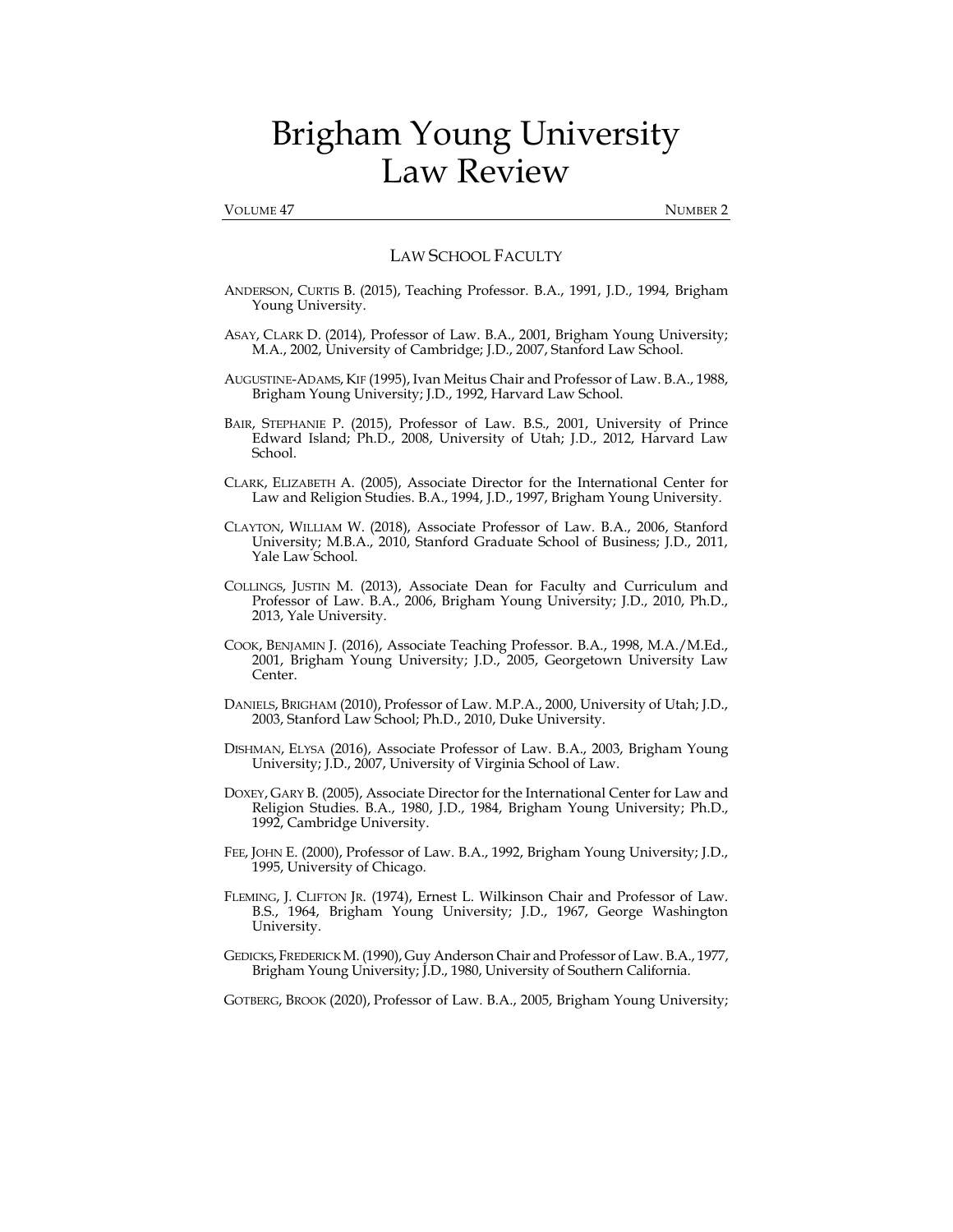J.D., 2008, Harvard Law School.

- HERNANDEZ, CARL III (2001), Professor of Law. B.A., 1988, J.D./M.P.A., 1992, Brigham Young University.
- HURT, A. CHRISTINE (2014), George Sutherland Chair and Professor of Law. B.A., 1990, Texas Tech University; J.D., 1993, University of Texas School of Law.
- JENNEJOHN, MATTHEW C. (2013), Professor of Law. B.A., 2002, Brigham Young University; MSc, 2004, London School of Economics; J.D., 2007, Columbia University School of Law.
- JENSEN, ERIC TALBOT (2011), Professor of Law. B.A., 1989, Brigham Young University; J.D., 1994, University of Notre Dame; LL.M., 2001, The Judge Advocate General's School; LL.M., 2006, Yale Law School.
- JONES, CREE (2020), Associate Professor of Law. B.S., 2006, Brigham Young University; M.A., 2009, John Hopkins University; J.D./M.P.P., 2013, University of Michigan; Ph.D., 2018, University of Chicago.
- KYLE, KRISTIN B. GERDY (1995), Teaching Professor and Director of Rex E. Lee Advocacy Program. B.A., 1992, J.D., 1995, Brigham Young University.
- MOORE, DAVID H. (2008), Wayne M. and Connie C. Hancock Professor of Law and Associate Director of International Center for Law and Religion Studies. B.A., 1992, J.D., 1996, Brigham Young University.
- NIELSON, AARON L. (2013), Professor of Law. B.A., 2003, University of Pennsylvania; LL.M., 2006, University of Cambridge; J.D., 2007, Harvard Law School.
- NÚÑEZ, D. CAROLINA (2007), Charles E. Jones Professor of Law. B.A., 2001, J.D., 2004, Brigham Young University.
- REBEIRO, BRADLEY (2021), Associate Professor of Law. B.A., 2014, J.D., 2017, Brigham Young University; Ph.D., 2021, University of Notre Dame.
- SCHARFFS, BRETT G. (1997), Rex E. Lee Chair, Professor of Law, and Director of International Center for Law and Religion Studies. B.S./B.A., 1986, M.A., 1987, Georgetown University; B.Phil., 1989, Oxford University; J.D., 1992, Yale Law School.
- SHOBE, GLADRIEL D. (2016), Associate Professor of Law. B.A., 2003, Brigham Young University; J.D., 2010, Yale Law School; LL.M., 2011, New York University.
- SHOBE, JARROD E. (2016), Associate Professor of Law. B.S./B.A., 2005, Arizona State University; J.D., 2011, Yale Law School.
- SMITH, D. GORDON (2007), Dean, Ira A. Fulton Chair, and Professor of Law. B.S., 1986, Brigham Young University; J.D., 1990, University of Chicago Law School.
- STANCIL, PAUL J. (2014), Professor of Law. B.A., 1993, J.D., 1996, University of Virginia.